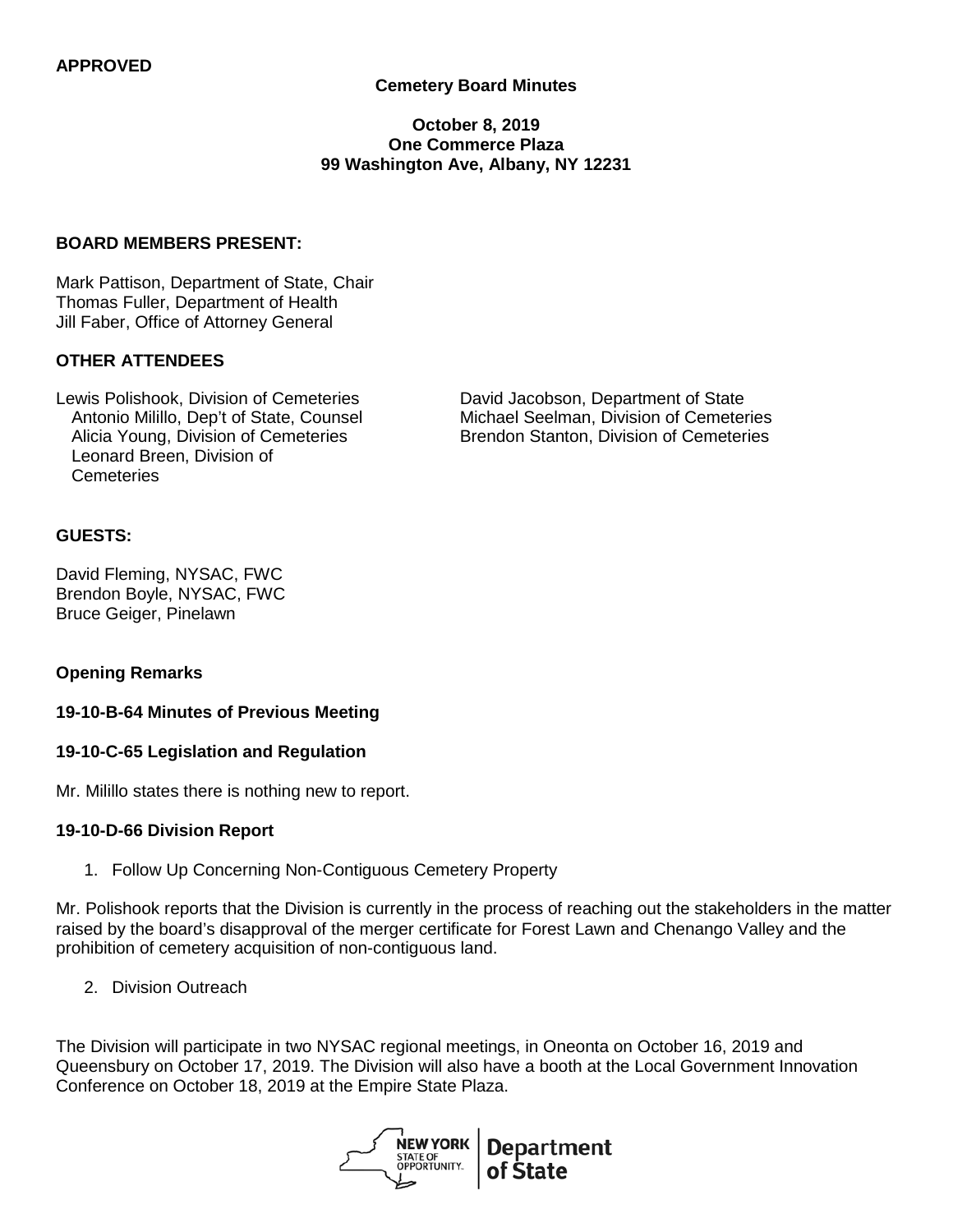## 3. Annual Reports

Mr. Polishook reports that the Division has received 1,427 annual reports. The non-compliance is still 19%. The online filing is down to 26%, because most recent filings have been paper.

### 4. Annual Reports

Mr. Seelman reports that the Division investigators are in the process of coming up with a standard formula for determining what is considered a dangerous monument. Once one is created, it will be presented to the Board.

5. Quarterly Report on Delegated Duties.

The Division has received 10 rate applications in the last quarter and has approved 39. Three rules and regulations amendments were received; one was approved. One society reclamation application has been received and remains under review.

## **19-10-A-63 Reappointment of the Director**

A motion was made, seconded, and unanimously adopted appointing Lewis Polishook as Director of the Division of Cemeteries for a second six-year term commencing November 12, 2019.

### **19-10-E-67 Vandalism, Abandonment and Monument Repair or Removal Fund Report**

Of the \$2,000,000 appropriation for Fiscal Year 2019/20 \$885,356.63 has been paid out for applications approved in 2018/19, and \$969,433.13 has been committed to pay previously approved applications. This year the board has approved applications totaling \$395,422.75, of which \$30,947.37 has been paid, \$92,542.12 is committed from this year's funds but not yet paid, and \$232,033.26 has been approved subject to the availability of funds (but we do not anticipate being able to pay these applications out of this year's funds).

The Board approved the following 5 dangerous monument applications and one abandonment application contingent on the availability of funds:

| Name                            | Amount       | County          | ID No. |
|---------------------------------|--------------|-----------------|--------|
| <b>Riverside Cemetery</b>       | \$16,058.81  | <b>Broome</b>   | 04-028 |
| East Pembroke Hillside Cemetery | \$15,437.08  | Genesee         | 19-008 |
| <b>Westford Cemetery</b>        | \$23,666.24  | Otsego          | 39-046 |
| <b>Stillwater Cemetery</b>      | \$10,348.00  | Saratoga        | 46-030 |
| <b>Asbury Cemetery</b>          | \$23,793.33  | <b>Tompkins</b> | 55-001 |
| Town of Red Hook /              |              |                 |        |
| <b>Red Church Cemetery</b>      | \$32,535.94  | <b>Dutchess</b> | 14-025 |
| Total                           | \$121,839.40 |                 |        |

Mr. Seelman states that the Town of Oswegatchie went \$68 dollars over their approved amount for the truck they purchased. However, they were under the approved amount for power equipment by \$161.92. The Board approved the change in spending provided that the town stays within the total approved amount.

## **19-10-F-68 Pinelawn Cemetery (52-044) – Columbarium**

Pinelawn Cemetery is seeking approval for the installation of a columbarium within the atrium area of an existing mausoleum. Pinelawn has a consistent track record of selling above-ground-space inventory. At counsel's request, the cemetery provided the board with additional disclosures concerning the owners of land

share certificates and the amount to be paid to certificate holders. A motion was made, seconded, and unanimously adopted approving the application.

## **19-10-G-69 Ferncliff Cemetery (60-006) – Long Term Lease – Solar Panels**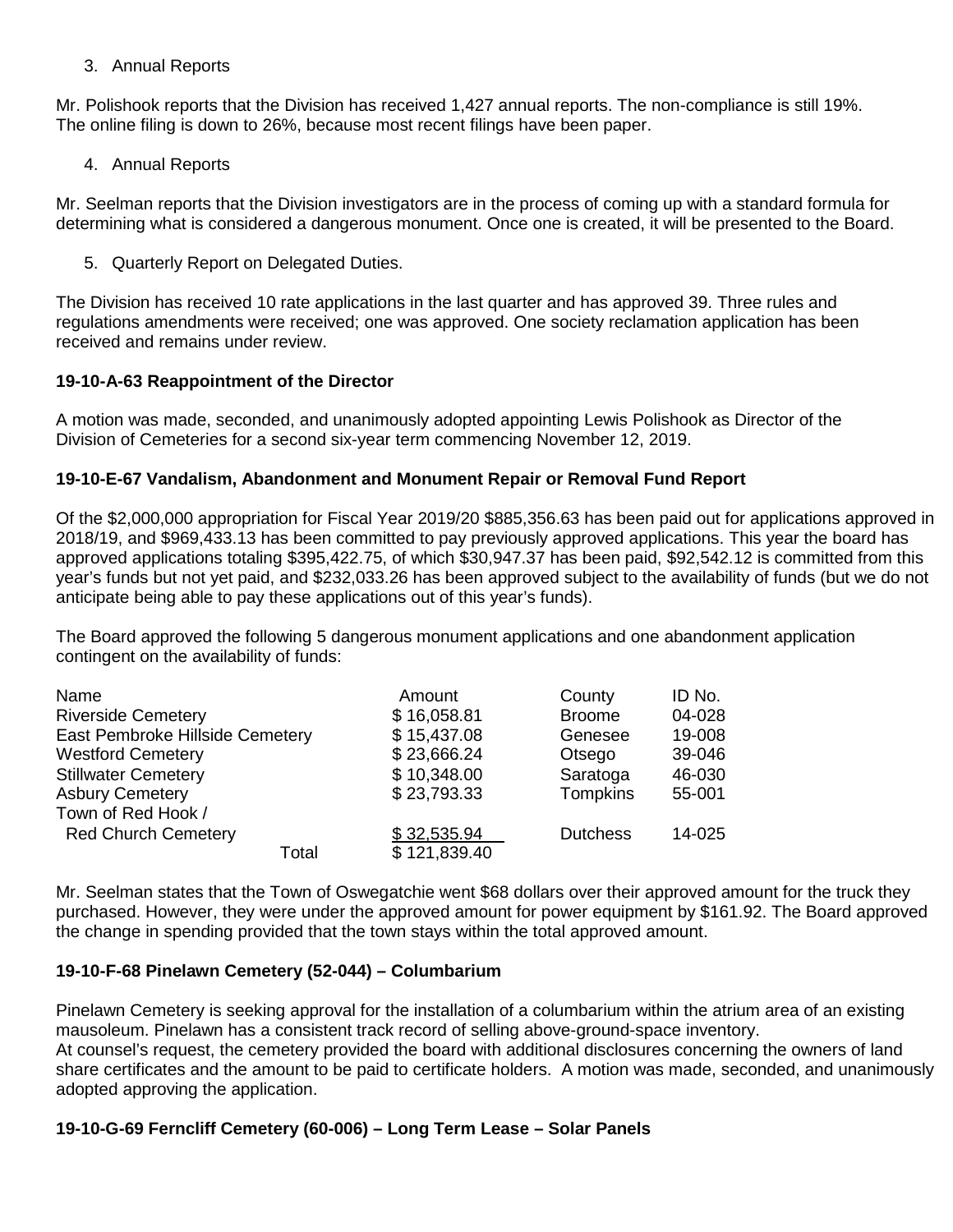Ferncliff Cemetery is requesting approval of leasing space on the rooftops of two existing mausoleum buildings for solar panels that will be part of a community solar project. The project does not provide electricity to the cemetery. The energy will go into a solar farm for the community. The cemetery will receive funds as rent and has agreed to deposit those funds into its PM fund. The Board discussed some questions with the cemetery's complex method of accounting and that a Division audit was completed on the cemetery in 2016 with no exceptional findings. Counsel asked that he be provided a copy of the audit. A motion was made, seconded, and unanimously adopted approving the application.

# **19-10-H-70 Parkview Cemetery (47-009) – Additional Retorts/Major Renovation**

Parkview Cemetery is requesting approval to install an additional retort. The Board discussed the need for more cremation capacity around the Capital Region. The project costs \$252,108.00. The cemetery is also in the process of converting to natural gas from propane. The installation of the retorts is proposed to be completed by a company owned by an officer of the cemetery. A letter was submitted to the Division stating a bid was received from an unrelated entity that was significantly higher than the related-party bid. But the second bid was received after the cemetery's board had approved hiring the related party entity (board members with an interest in the bidder did not vote). The cemetery reported that its board considered the second bid and still approved hiring the related party through email exchanges, but no supporting documents were provided.

The Board discussed the issue that Vale Cemetery which is also in Schenectady County was approved to increase its capacity last month and whether allowing both cemeteries to increase capacity would harm the cemeteries and drive down revenue. The Division clarified that it found that there is a need for additional retorts at both cemeteries and anticipated that the increased capacity would be a benefit, not a detriment. The Board also discussed N-PCL §715(b) which requires that, for any related party transaction involving a charitable corporation where a party has a substantial financial interest, the board of such corporation shall prior to entering, consider alternative transactions and document in writing the basis of its decision. Here, no evidence of compliance was submitted.

After further discussion, a motion was made, seconded, and unanimously adopted approving the application conditioned on the receipt of minutes of a board meeting that demonstrate compliance with N-PCL section 715(b) by showing, in writing, that the cemetery considered alternatives to the related party transaction and why it chose to enter into the related party contract.

# **19-10-I-71 Oakwood Cemetery (60-016) – Amendment to Solar Lease/Major Renovation**

Oakwood's initial application for installation of a solar farm was approved in 2018. Counsel reviewed the lease and the cemetery has received all local approvals. Subsequently the solar provider decided to install onsite batteries. They will be lower than the fence that the lessee has agreed to provide. The project will not be readily visible from developed areas of the cemetery and is in an area not used for interments. The cemetery will receive slightly more rent (all of which will go to PM) and the locality has approved of the changes. The amendment requires 800 square feet of additional space. Reports have been received from Tesla, the manufacturer of the batteries, explaining the safety of them. Counsel reported that changes to the lease were minimal and did not require changes to the rider. The following documents were included in the board packet and reviewed on this application: (LIST DOCUMNENTS). A motion was made, seconded and unanimously adopted approving the amendment to the solar lease and the application for major renovation.

# **Public Comment**

David Fleming of NYSAC requests the Division engage NYSAC regarding the standard being developed for the dangerous monument applications. He also suggested that the Division contact the Association of Gravestone Studies when developing the standard. Mr. Fleming spoke on the issue of abandonment and town takeovers. Many times, the first year after abandonment involves a lot of fundraising, and may not be indicative of how things will fare over time.

The Department of Environmental Conservation has released proposed regulations related to crematory relations for the second time. Mr. Fleming believes that DEC did not include Department of State or the Cemetery Board in the development. According to Mr. Fleming, the proposal will prohibit the operation of 33% of the retorts in New York